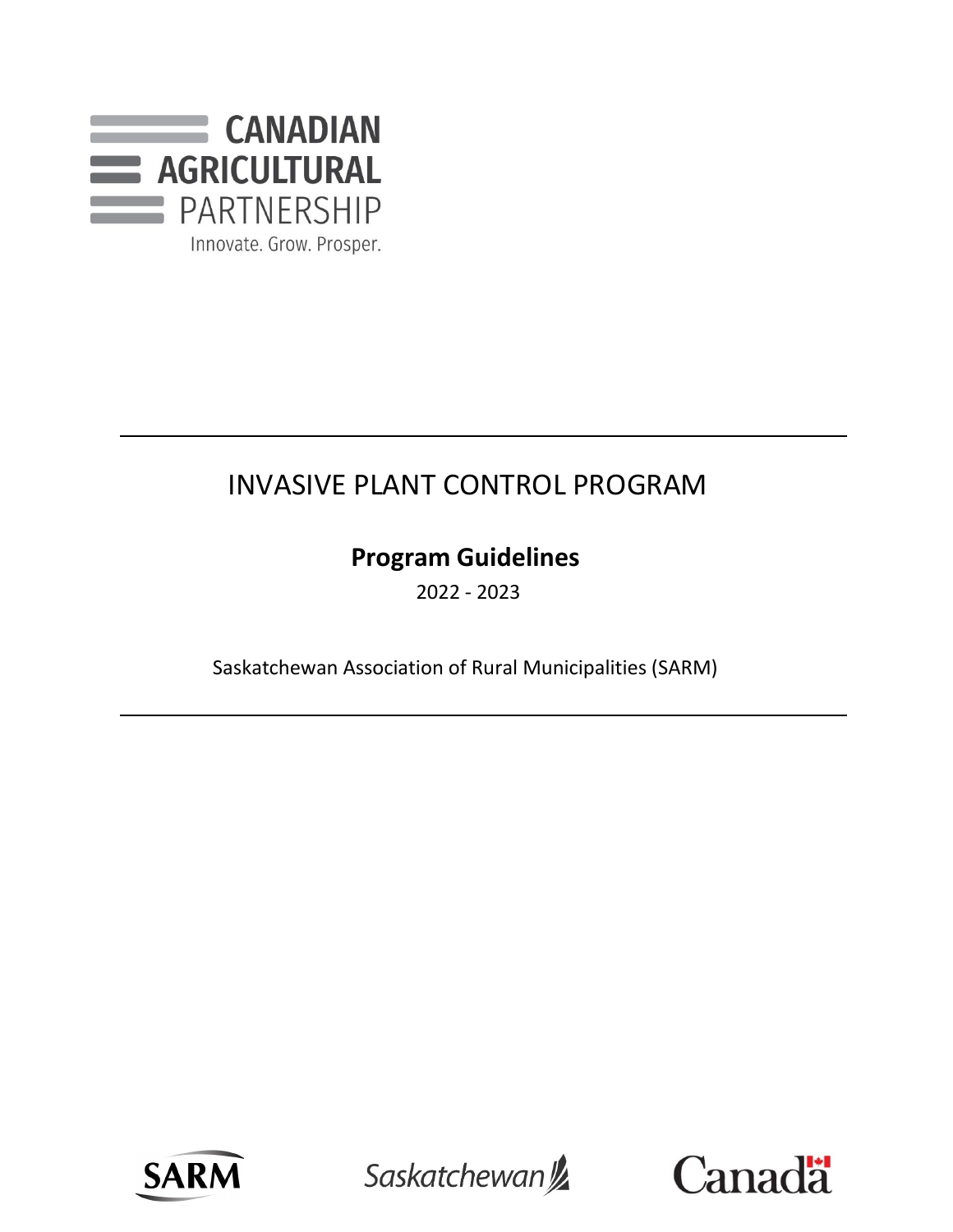## **Purpose of the Program:**

The purpose of the Invasive Plant Control Program (CAP-IPCP) is to provide financial assistance to rural municipalities (RMs), First Nations Bands (FNBs) south of the Northern Administrative District, and through RMs and FNBs, other stakeholders with costs to undertake and coordinate the control of prohibited weeds as well as specific noxious weeds that are persistent and problematic invasive plants.

## **Background:**

Early Detection and Rapid Response (EDRR) is the first line of defense to identify, assess, and respond to invasive plant species. The Invasive Plant Control Program is focused on all prohibited weeds designated under *The Weed Control Act (Sask.)* as well as a limited number of noxious weeds of high concern that aren't currently widespread. This funding has a significant impact leading to visible results and decreased infested acres and spread. CAP-IPCP funding also helped to increase and protect productive grazing areas for livestock, wildlife and cropping and thus the economic or ecological potential of those lands. The reclamation of infested land and the prevention of spread to more land through targeted invasive weed management efforts ensured RMs, First Nations and private stakeholders received the best benefit of the program.

#### **Program Administration and Budget:**

The Saskatchewan Association of Rural Municipalities (SARM) administers the CAP-IPCP on behalf of the Province of Saskatchewan. Funding is provided through the Saskatchewan Ministry of Agriculture (SMA) and the Federal Government under the *Canadian Agricultural Partnership* (CAP) agreement. The CAP-IPCP is designed to achieve maximum results and accountability, while keeping administrative requirements for RMs and eligible First Nations Bands to a minimum. The cost-share funding for this program year (April 1, 2022 to March 31, 2023) is in the amount of \$500,000.

# **Program Outline:**

The CAP-IPCP will provide a rebate towards costs to control all prohibited weeds designated under *The Weed Control Act (Sask.)* as well as the following designated noxious weeds: absinthe, field bindweed, common burdock, bladder campion, ox-eye daisy, black henbane, hoary cress, hoary alyssum, leafy spurge, Russian knapweed, yellow toadflax, common tansy, wild parsnip and **new to the list this program year are scentless chamomile\*** *(with restrictions-see [Schedule A\)](https://sarm.ca/wp-content/uploads/2022/04/CAP-IPCP-Schedule-A-2022-23-FINAL-1.pdf)* **and white cockle**. See the 2022 *[Schedule A](https://sarm.ca/wp-content/uploads/2022/04/CAP-IPCP-Schedule-A-2022-23-FINAL-1.pdf)* for a list of eligible weed species and pre-approved herbicides for this program year.

The 2022-23 CAP-IPCP funding will provide rebates of no more than 50% of approved costs to RMs, FNBs, and other stakeholders:

- 1. For **all weeds designated as [prohibited weeds](https://sarm.ca/wp-content/uploads/2022/04/CAP-IPCP-PROHIBITED-Claim-Form-11x14-fillable.pdf)** under *The Weed Control Act*:
	- a. 50% of the cost of pre-approved eligible herbicides *(with verified invoices and herbicide application records)*; and
	- b. 50% of the cost of application of those pre-approved eligible herbicides *(with verified invoices)*.
- 2. For **[noxious weeds](https://sarm.ca/wp-content/uploads/2022/04/CAP-IPCP-NOXIOUS-Claim-Form-11x14-fillable.pdf) approved** under the current program **(absinthe, field bindweed, common burdock, bladder campion, ox-eye daisy, black henbane, hoary cress, hoary alyssum, leafy spurge, Russian knapweed, yellow toadflax, common tansy, wild parsnip, scentless chamomile\*** *(with restrictions-see Schedule A)* **and white cockle)**:
	- a. Up to 50% of the cost of pre-approved eligible herbicides *(with verified invoices and herbicide application records)*.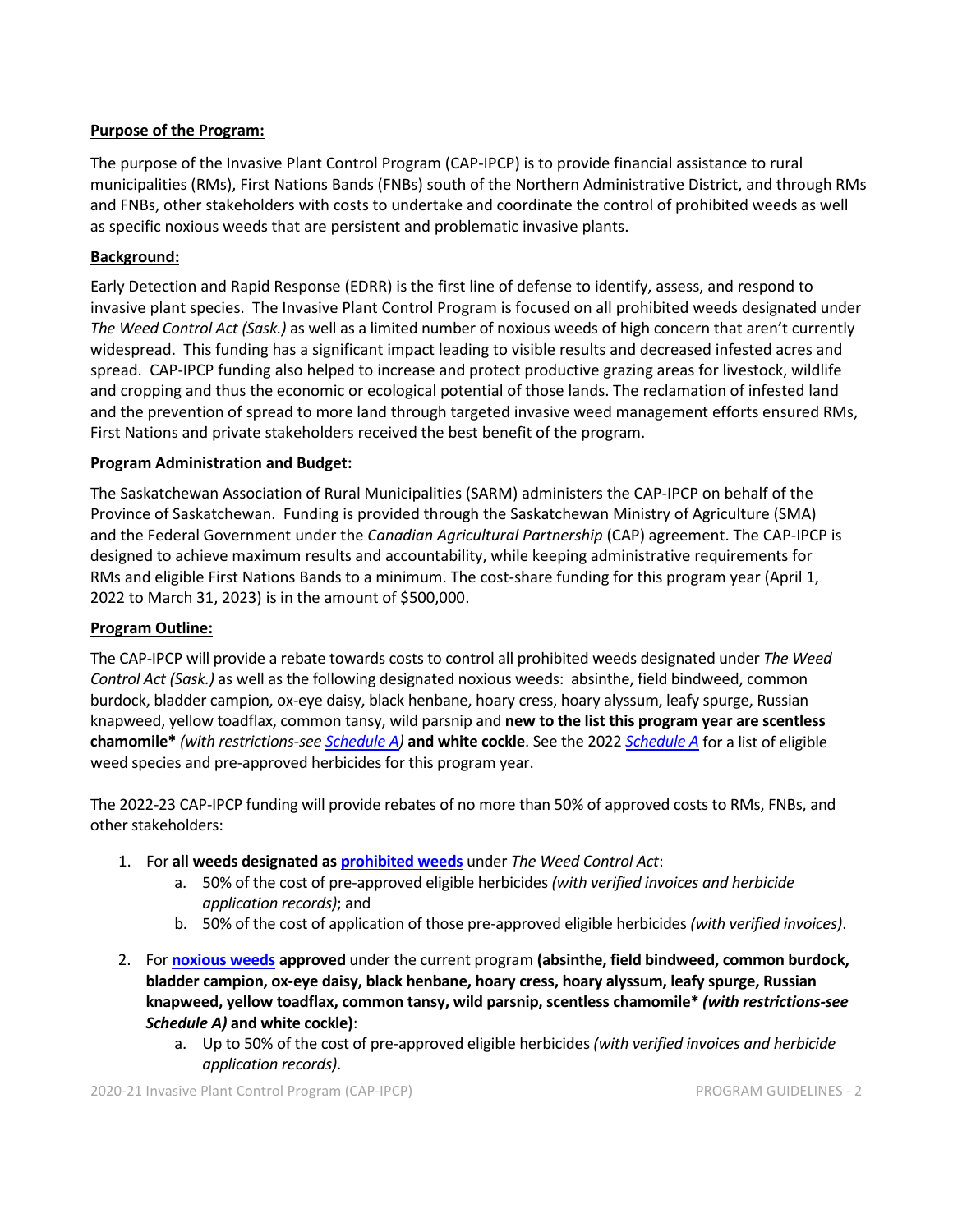#### **Program Eligibility:**

• RMs, FNBs, and through RMs and FNBs, other stakeholders as part of an approved Weed Management Plan (WMP), will be eligible to claim under the 2022-23 CAP-IPCP.

## **IMPORTANT:**

**1.** Only herbicide application rates listed on the CAP-IPCP *Schedule A* each program year (as determined on each product label) will be deemed acceptable for rebate under the CAP-IPCP. *Herbicide applications made contrary to the product label will not be funded. Always read and follow herbicide labels.* 

**2. Prohibited Weeds** – *Prohibited Weeds* are either not currently in Saskatchewan or are only recently introduced and very rare. For this reason, prohibited weeds may not have registered control options developed in Canada yet. **Herbicide applicators (including producers/other stakeholders) must apply only eligible herbicide options listed in the current CAP-IPCP Schedule A to Prohibited Weed species.** If any other herbicide listed on the Schedule A is not also listed in this document for use on the Prohibited Weed species of interest, the applicator **MUST CONSULT** with the SMA Provincial Weed Control Specialist prior to any application. Failure to consult will risk the claim being ineligible for rebate. *NOTE- RMs will be required to submit a copy of the email sent by the SMA Weed Control Specialist as confirmation of consultation on prohibited weeds and recommendation of the alternative herbicide used.*

It is essential that prohibited weeds are discovered as soon as possible after they enter the province, quarantined when they are found, and eradicated using the most effective means possible, to prevent them from gaining a foothold. **In accordance with** *The Weed Control Act***, municipalities are required to notify Crops and Irrigation Branch upon the discovery of a prohibited weed and at that time an appropriate control option will be investigated and approved.**

For control options for Prohibited Weeds or assistance in confirming identification, please contact the Provincial Weed Specialist at: (306) 787-4673 or [Clark.Brenzil@gov.sk.ca.](mailto:Clark.Brenzil@gov.sk.ca)

To participate, the following documents are due to SARM by:

# **SUBMIT: July 2, 2022**

- Weed Management Plan (WMP) *required by RMs and FNBs only* Contact your Plant Heath Officer for assistance in creating/updating WMPs
	- Sample WMP and template available on the [CAP-IPCP website](https://sarm.ca/programs/invasive-plant-control-program/)
- **EX Copy of Ministry of Agriculture 2022 RM appointed Weed Inspector acknowledgement letter** (*not required for FNBs or Stakeholders)*
- Copy of current Cooperative Weed Management Area (CWMA) agreement (*if applicable)*

#### **SUBMIT: October 31, 2022**

- Claim Forms: one for each weed species being claimed
- Copy of Herbicide Application Records for each claim form

2022-23 Invasive Plant Control Program (CAP-IPCP) PROGRAM GUIDELINES - 3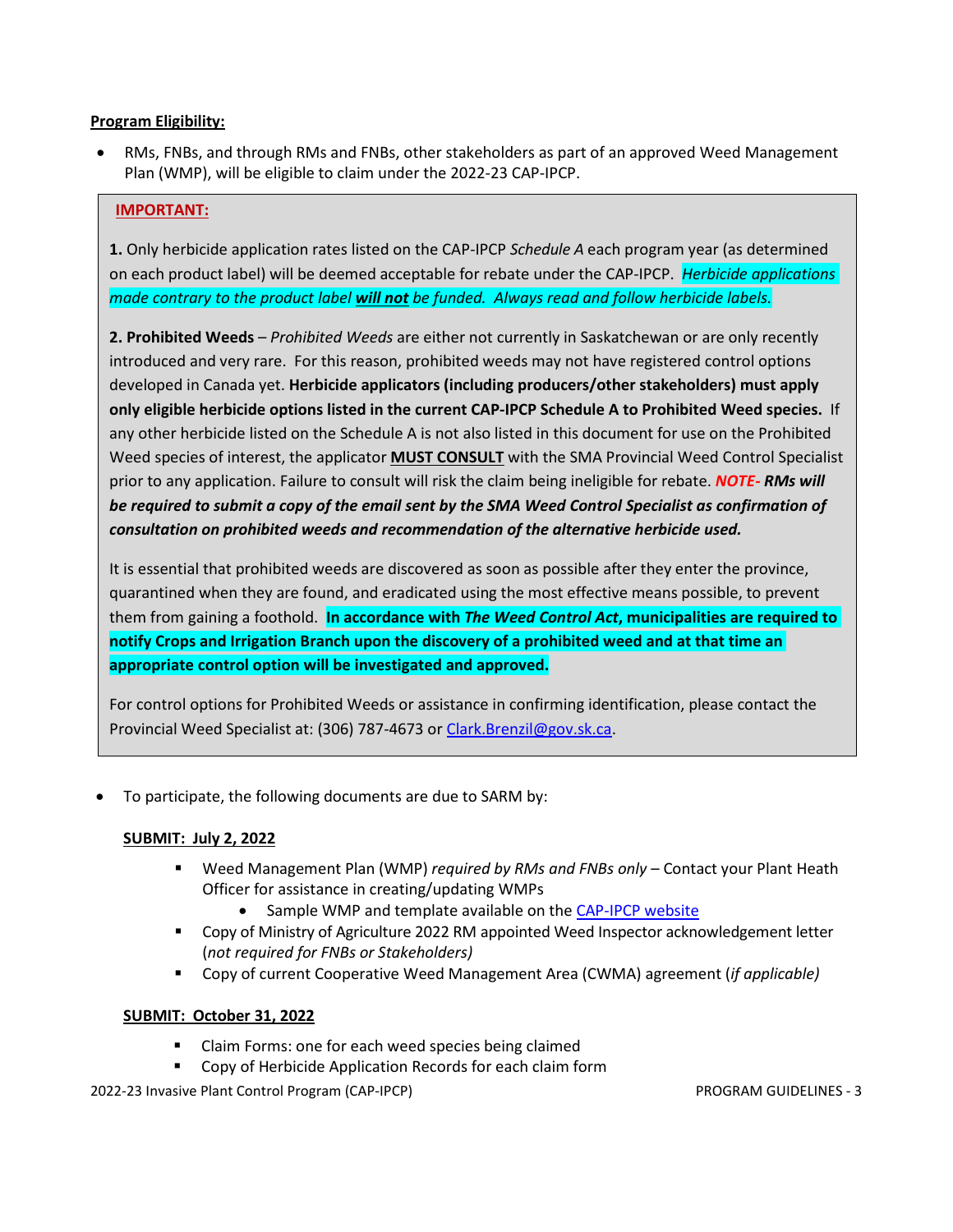- Copy of invoices for the purchase of pre-approved herbicides used in this program year
- *For Prohibited Weeds only*:
	- 1. up to 50% of herbicide application costs are eligible to expense so long as a copy of invoices are provided to support pre-approved herbicide.
	- 2. A copy of an email from the SMA Weed Control Specialists supporting the use of an herbicide not listed in the CAP-IPCP *Schedule A* for the control of that prohibited weed.
- **Other Stakeholders** eligible to claim through RM and FNBs include:
	- *RMs must have an appointed Weed Inspector acknowledged by SMA for 2022 in order for any stakeholder to claim through the IPCP*
	- Agricultural Producers
	- Private Landowners *[includes individual renters of rural reserve lands and provincial crown lands (lands under lease to individual farmers, grazing co-ops and ranchers)]*
	- Cities/Towns/Villages/Municipal Districts *(eligible to claim for prohibited weeds only)*

*Other Stakeholders claims must be submitted complete to the RM or FNB office for the Administrator to sign and submit to SARM. RMs must have an appointed Weed Inspector acknowledged by SMA for 2022 in order for any stakeholder to claim through the IPCP.*

*Eligible rebate payments for Other Stakeholders will flow back through the RM/FNB office they were claimed through.* Other stakeholders claiming through their RM/Band Office must complete and sign claim forms for each weed species they are claiming for. **Invoices for each eligible herbicide and Herbicide Application Records must accompany each claim form. RMs must have an appointed Weed Inspector acknowledged by SMA for 2022 in order for any stakeholder to claim through the IPCP.** Consult with your RM's Weed Inspector with questions regarding application and eligibility under the CAP-IPCP. Refer to the 2022 *Schedule A* for a list of eligible weed species and acceptable herbicides rebated under this program or reach out to the PHO in your division for assistance.

# **Making a Claim – Submit to SARM by October 31, 2022:**

- 1. 2022-23 CAP-IPCP Claim Forms; one for each weed species being claimed
- 2. Copy o[f Herbicide Application Records](https://sarm.ca/wp-content/uploads/2022/04/CAP-IPCP-Herbicide-Application-Record-FINAL-fillable.pdf) for each claim form
- 3. Copy of invoices for the purchase of pre-approved herbicides used in this program year
- 4. *For Prohibited Weeds only*, copy of invoices to support the application costs of pre-approved herbicide.

Complete, sign and submit the CAP-IPCP claim form(s) and supporting documents to SARM by the program deadline date of **October 31, 2022** by email to Annette Ellert, Programs Administrator at [aellert@sarm.ca](mailto:aellert@sarm.ca)

*If the deadline to submit a claim form falls on a statutory holiday or weekend, the deadline would move to the next business day.*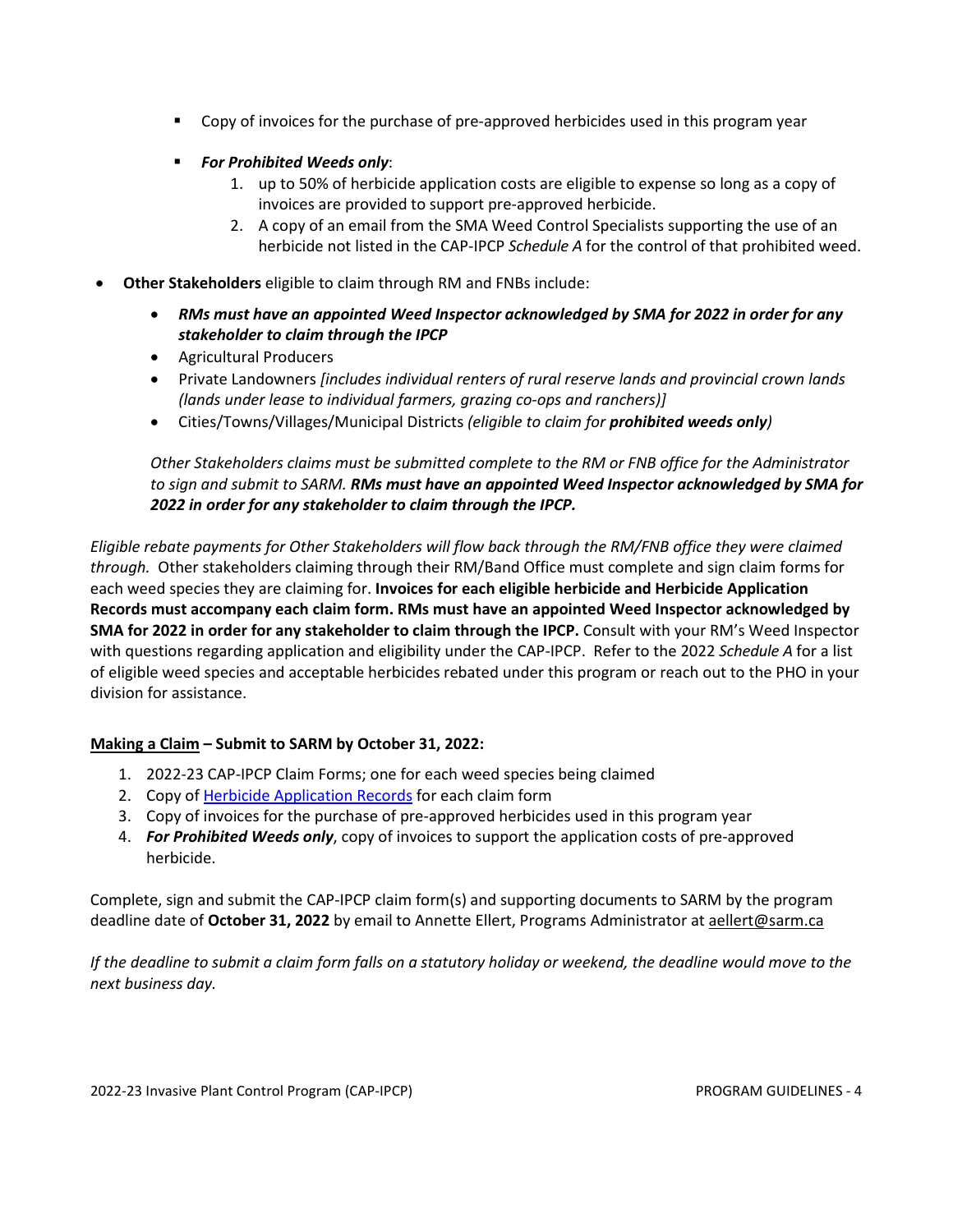*No other government grant, rebate, assistance program or payment can be received by the RM/FNB with relation to the expenditures subject to this program. Verification of fulfillment of program requirements may be requested, random audits may be conducted, and information on specific reporting measures may also be requested.*

#### **CAP-IPCP Claims Rating:**

To ensure rebates are distributed in a fair and equitable manner, the CAP-IPCP Technical Committee will determine eligible rebate amounts based on the following:

**Claims will be processed** according to weed species indicated on the CAP-IPCP *Schedule A*:

- 1. **1st priority – Prohibited Weeds:** any eligible prohibited weed claims will be paid first:
	- o 50% of the cost of pre-approved eligible herbicides; and
	- o 50% of the cost of application of those pre-approved eligible herbicides.

#### 2. **Next priority – Designated Noxious Weeds:**

- o 50% of the cost of pre-approved eligible herbicides
- o *when program becomes oversubscribe all eligible rebate requests made on approved noxious claims will be prorated based on the following formula:*

eligible rebate request per RM/FNB/other stakeholder X IPCP rebate funds available

total IPCP rebate request of all claimants *(after claims are paid for prohibited weeds)*

**No RM, FNB or other stakeholder will receive more than 50% of the eligible expenses reported on the Invasive Plant Control Program (CAP-IPCP) claim form(s).**

# **RESOURCES AVAILABLE**

If you require assistance with creating/updating WMPs or more information regarding the CAP-Invasive Plant Control Program, please contact the Plant Health Officer located in your SARM Division:

Division 1: Tayo Adegeye, (306) 580-8708, [division1pho@gmail.com](mailto:division1pho@gmail.com)

Division 2: Joanne Kwasnicki, (306) 541-8437, [joanne.kwasnicki@gmail.com](mailto:joanne.kwasnicki@gmail.com)

Division 3: Betty Johnson, (306) 315-3925, [bettyjohnson0025@gmail.com](mailto:bettyjohnson0025@gmail.com)

Division 4: Katey Makohoniuk, (306) 594-7683, [katey.makohoniuk@gmail.com](mailto:katey.makohoniuk@gmail.com)

Division 5: Chelsea Neuberger, (306) 380-4526, [chelsea.baraniecki@gmail.com](mailto:chelsea.baraniecki@gmail.com)

Division 6: Colleen Fennig, (306) 946-9895[, colleen.fennig@gmail.com](mailto:colleen.fennig@gmail.com)

CAP-IPCP Program Guidelines, Claim Forms, Herbicide Application Records, sample WMPs and additional resources are available for download on the [SARM CAP-IPCP website.](https://sarm.ca/programs/invasive-plant-control-program/)

2022-23 Invasive Plant Control Program (CAP-IPCP) PROGRAM GUIDELINES - 5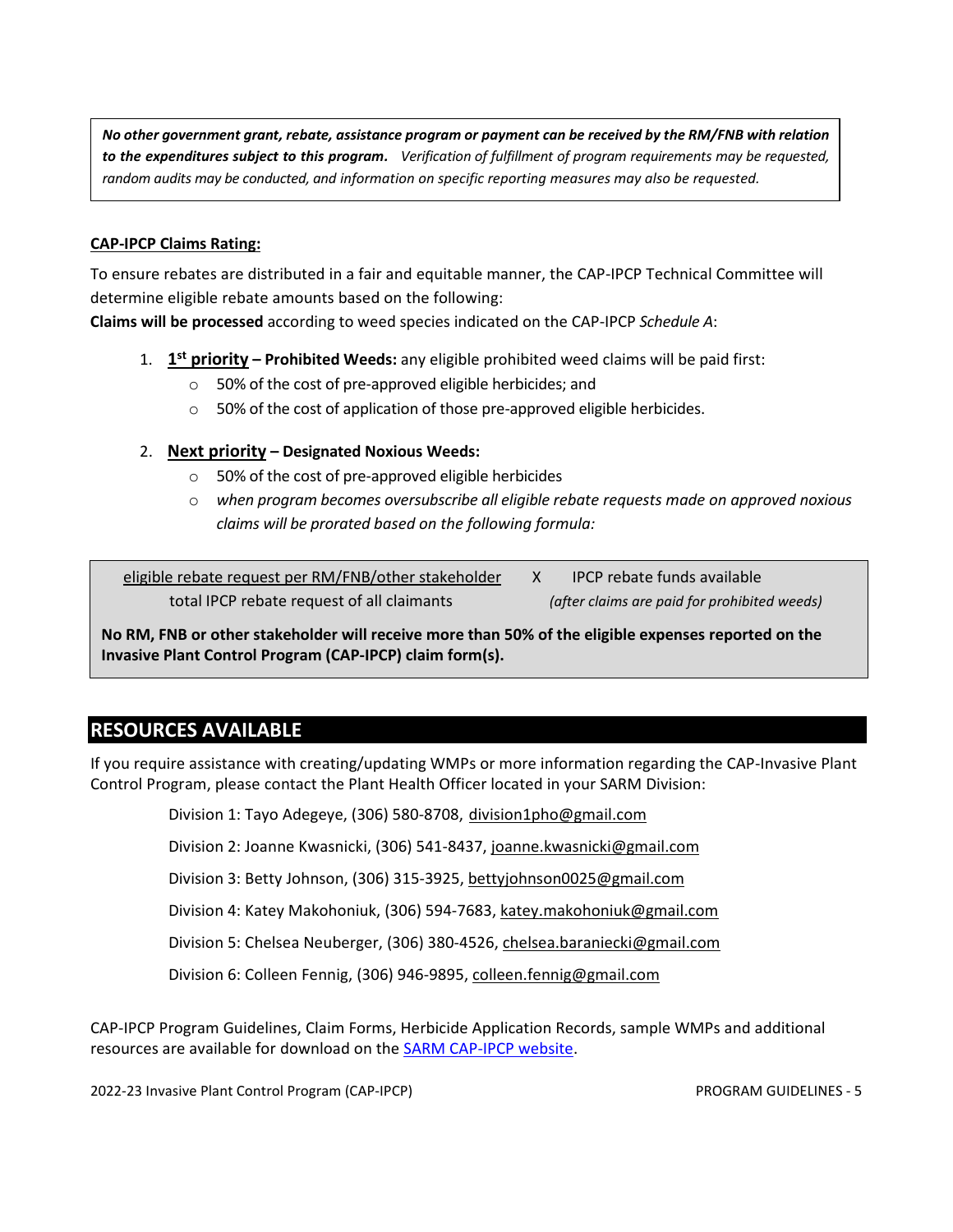# **2022 – 23 CAP-IPCP REQUIREMENTS** to SARM

- Current WMP by RMs and FNBs (to SARM by July 2, 2022 ask your PHO for assistance creating/updating WMPs)
- Copy of Ministry of Agriculture 2022 RM appointed Weed Inspector acknowledgement letter (to SARM by July 2, 2022)
- Separate claim form for each noxious weed species
- Separate claim form for each Prohibited Weed
- Copy of Herbicide Application Records for each claim form
	- o **Herbicide applicators hired for service must have a valid applicator license at the time the service was provided, or the claim will not be considered for rebate**
	- $\circ$  Provide the applicator's name and valid license number (company names not accepted)
- Copy of invoices:
	- o Pre-approved herbicides used in 2022 (may be purchased prior to 2022)
	- o Application costs for treatment of prohibited weeds only

# **RULES FOR REBATES** – refer to Schedule A for herbicide application rates

- Eligible rebates will be capped at the registered rates of herbicide application shown in the *[Schedule A](https://sarm.ca/wp-content/uploads/2022/04/CAP-IPCP-Schedule-A-2022-23-FINAL-1.pdf)* (or product label) for:
	- all prohibited weeds designated under *The Weed Control Act (Sask.)*; and
	- designated noxious weeds of high concern that are not currently widespread:
		- absinthe, field bindweed, common burdock, bladder campion, ox-eye daisy, black henbane, hoary cress, hoary alyssum, leafy spurge, Russian knapweed, yellow toadflax, common tansy, wild parsnip, scentless chamomile\**(with restrictions-see Schedule A)* and white cockle.
- Only herbicide application rates listed on the CAP-IPCP *Schedule A* each program year will be deemed acceptable for rebate under the CAP-IPCP. *Herbicide applications made contrary to the product label will not be funded. Always read and follow herbicide labels.*
- **Prohibited Weeds Herbicide applicators (including producers/other stakeholders) must apply only eligible herbicide options listed in the current CAP-IPCP Schedule A to Prohibited Weed species**. If any other herbicide listed on the Schedule A is not also listed in this document for use on the Prohibited Weed species of interest, the applicator **MUST CONSULT** with the SMA Provincial Weed Control Specialist prior to any application. Failure to consult will risk the claim being ineligible for rebate. *NOTE- RMs will be required to submit a copy of the email sent by the SMA Weed Control Specialist as confirmation of consultation on prohibited weeds and recommendation of the alternative herbicide used.*

**Clark Brenzil P.Ag**, Provincial Specialist Weed Control, Crops and Irrigation Branch Saskatchewan Ministry of Agriculture Bus: 306-787-4673 Email: [Clark.Brenzil@gov.sk.ca](mailto:Clark.Brenzil@gov.sk.ca)

• Claims reviewed under the IPCP will be granted an allowable percentage variance of **up to 10% higher** than the registered application rates according to the Canadian product labels. In this case, only the rate published in the [Schedule A](https://sarm.ca/wp-content/uploads/2022/04/CAP-IPCP-Schedule-A-2022-23-FINAL-1.pdf) will be rebated for (not the higher rate). Any rates above the 10% variance will be deemed ineligible due to negative environmental impact.

2022-23 Invasive Plant Control Program (CAP-IPCP) PROGRAM GUIDELINES - 6